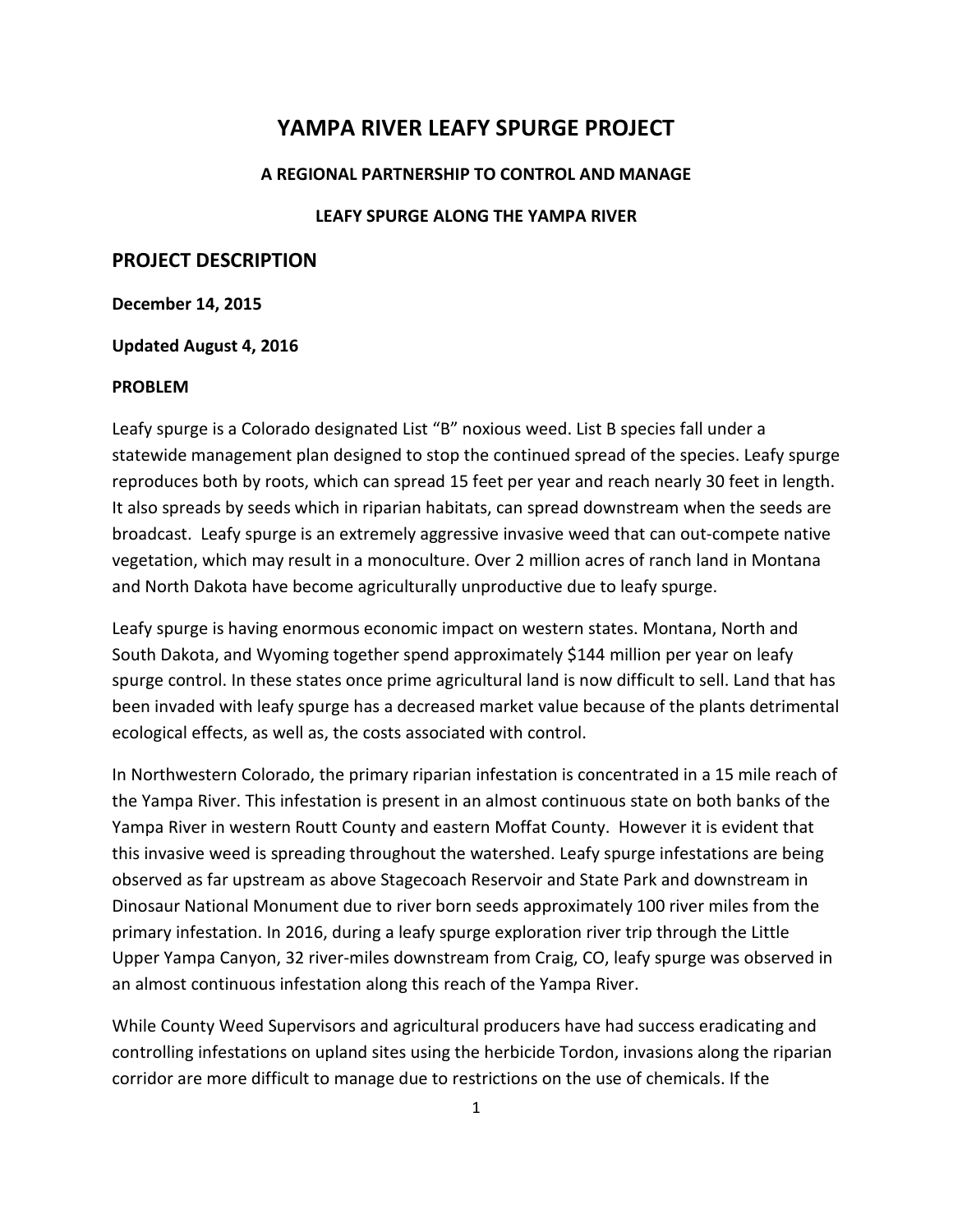infestation of leafy spurge is not controlled, agricultural lands will be devalued, wildlife and native plant communities will be displaced and public lands will be degraded. The effects of leafy spurge could have devastating impacts, not only on the riparian environment but also the agricultural economy of the region.

## **HISTORY**

About 40 years ago leafy spurge was introduced into the Yampa River watershed just west of Hayden, Colorado. Whether the original source of contamination was hay equipment brought into the area from Utah or road building equipment working on US 40 is unknown, but both occurred at approximately the time that leafy spurge was first observed.

This outbreak once concentrated in the riparian areas of the Yampa River in western Routt County and eastern Moffat County for approximately 15 miles has now spread along the Yampa River as far a Dinosaur National Monument and is being observed in irrigation ditches and tributaries of the Yampa River

In 2015 partners in Routt and Moffat Counties have come together to form the Yampa River Leafy Spurge Project (YRLSP) to combat a growing leafy spurge infestation in the Yampa River Watershed.

## **PREVIOUS EFFORTS**

After the initial infestation spread from private land, Colorado Parks and Wildlife (CPW) which owns an adjacent wildlife area and the Routt County Weed Program (RCWP) began treatment in the area West of Hayden around 1986. The infestation in this area has been designated a containment area by RCWP.

Colorado Parks and Wildlife, formerly Colorado Division of Wildlife, has attempted control of leafy spurge through all possible control methods (chemical, biological, and mechanical) on the Yampa River State Wildlife Area. CPW has sprayed chemicals in-house (spring/summer application of Tordon and fall application of Plateau), has contracted spraying through RCWP, and incorporates herbicide spraying through the agricultural lease by the lessee. Sheep grazing has been utilized in the past but with limited success due to the significant presence of mosquitoes. Mechanical cutting of leafy spurge with weed eaters and waders was used early on but with limited success as well. Leafy spurge beetles have also been released on the State Wildlife Area and did show signs of success but it is believed they were washed away or drowned during high runoff years. During the summer of 2015 herbicides were sprayed and beetles were released on the Yampa River State Wildlife Area.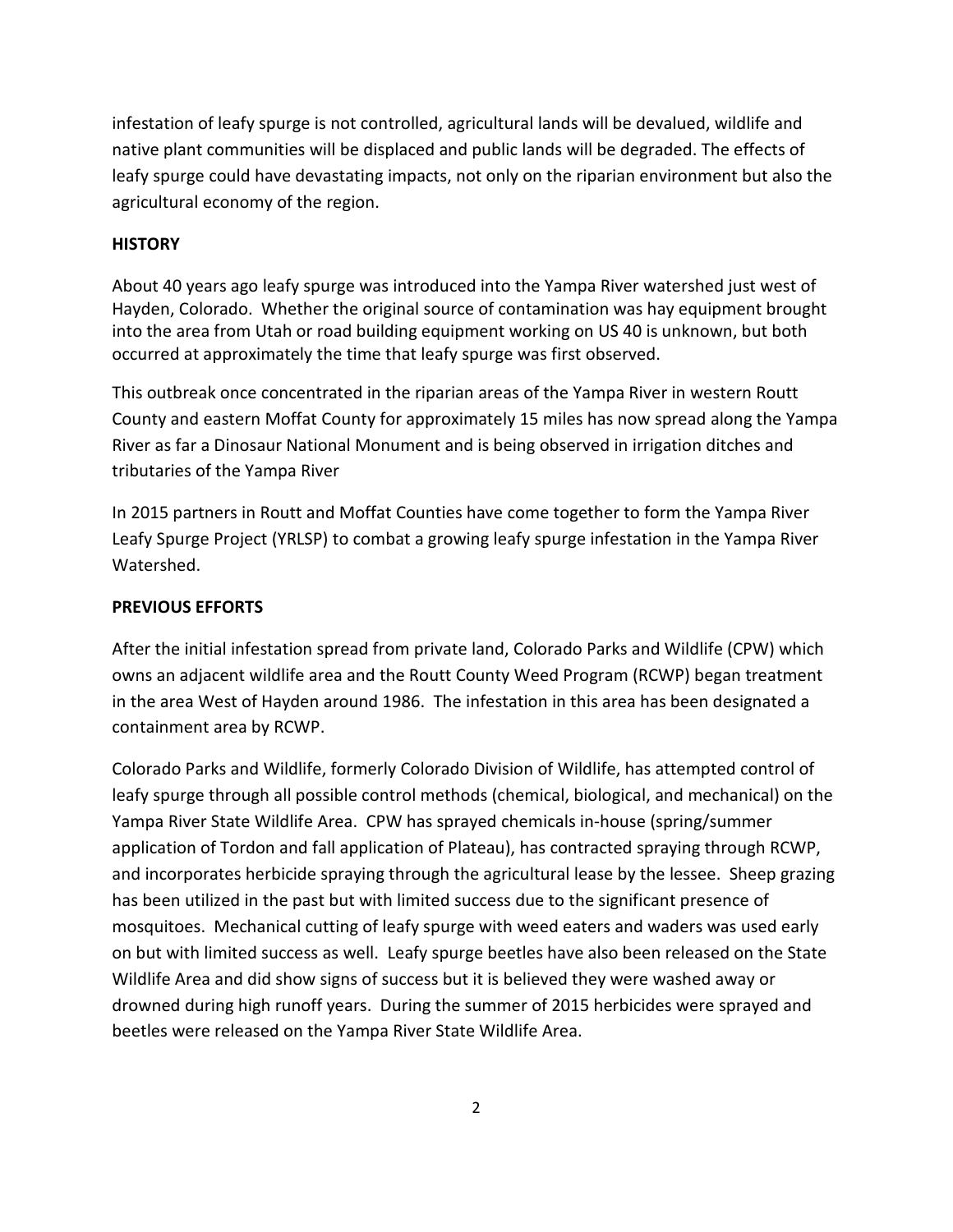The Routt County Weed Program (RCWP) has cooperated with CPW over several years to control leafy spurge near the site of the original infestation and CPW has now taken over the treatment at that site. RCWP had a program in place for several years to provide weed control services to private landowners which included leafy spurge treatment. When sufficient private contractors began doing business in the county these private land contracts ended.

This effort has had limited success for various reasons: the riparian nature of the area, insufficient staff and funding, flea beetle mortality, and herbicide label restrictions for the most effective herbicides for leafy spurge. The continued use of certain chemicals in some areas has even destroyed much of the native vegetation and grasses.

The RCWP has treated leafy spurge infestations from Toponas to the Wyoming border and at isolated locations between with success. RCWP treats any leafy spurge infestation outside of the West Routt containment area as a target for eradication at the earliest possible date. It has been the specific policy of the RCWP since 2009 to act immediately on leafy spurge infestations outside the containment area.

Moffat County Pest and Weed Management (MCPWM) has over the years worked in partnership with private land owners to spray the leafy spurge infestations from the Routt County line to the mouth of Duffy Canyon the beginning of the Little Yampa Canyon which is located south of Craig, CO . MCPWM also has cooperative weed agreements to address leafy spurge with Colorado Board of Land Commissioners, CDOT and BLM

In 1995 the Yampa River Weed Management Area Plan was created by Routt and Moffat Counties "…because of concern about spreading populations of leafy spurge and other noxious weeds in the area." This Plan attempted to address "jurisdictional boundaries that are barriers to weed management programs… ". The Plan recognized that "to be successful in controlling these weeds, all landowners must be in agreement and sign off on the Weed Management Plan". The project area was along the Yampa River "just west of the Town of Hayden to the south of the city of Craig." After some initial efforts this Plan faltered due to lack of interest and effective organization

Under NRCS leadership several landowners in Routt County have participated in Farm Bill programs to address leafy spurge infestations on private lands. A combination of chemical techniques, as well as, biological control methods have been used with mixed success. Site specific combinations of pest prevention, pest avoidance, pest monitoring and finally pest suppression strategies are taken into account with each Integrated Pest Management Plan aimed at addressing leafy spurge.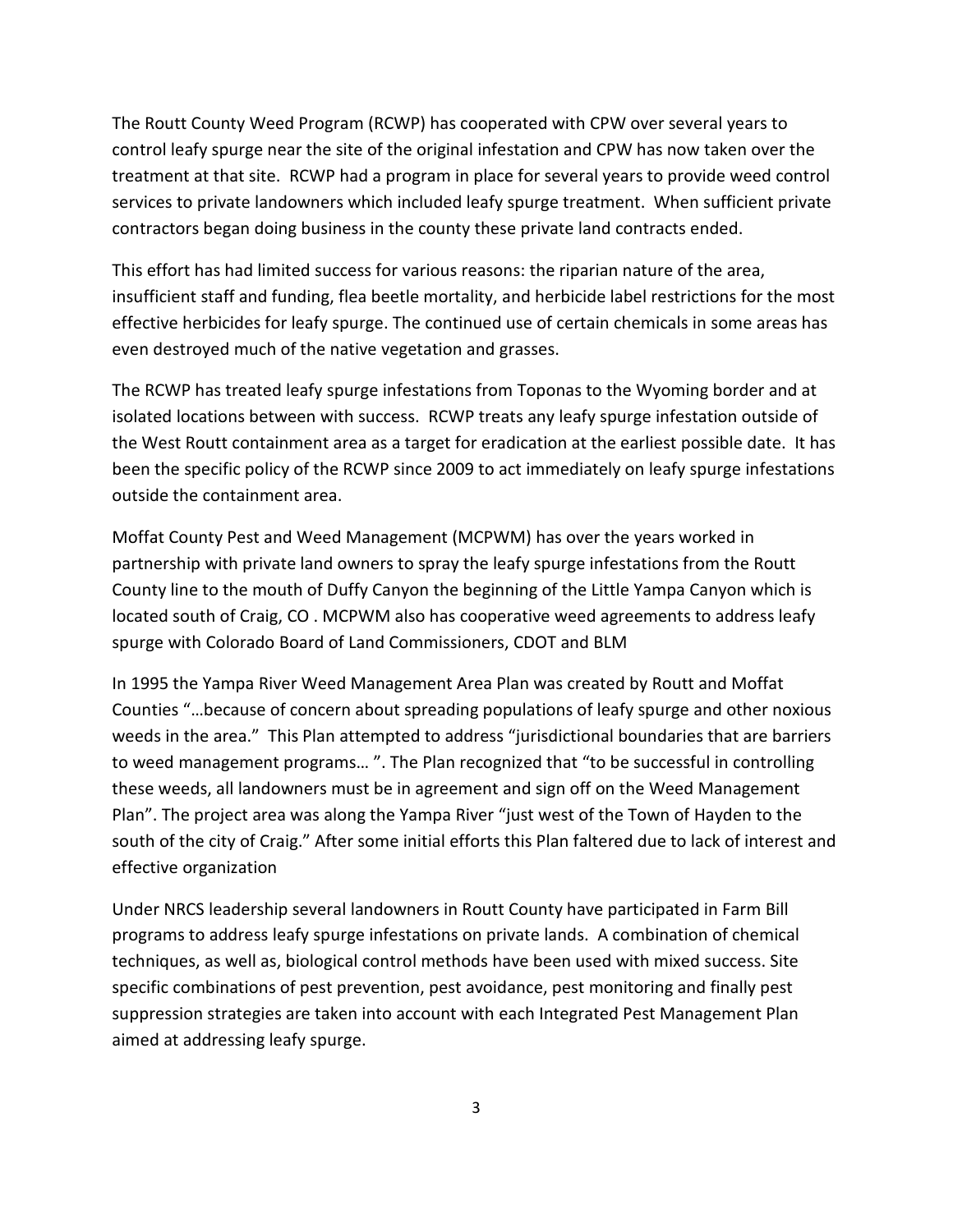#### **CHALLENGES**

Routt and Moffat Counties, private landowners, and Colorado Parks and Wildlife have known and understood for at least 30 years the environmental implications of this infestation of leafy spurge on both agricultural and public lands; wildlife; and riparian habitats of the Yampa River. The following are the main challenges faced by the Yampa River Leafy Spurge Project (YRLSP):

1. The Yampa River is unique in the Western United States; it has no major dams and flows with a nearly natural hydrograph for its entire length from the Flat Tops to the confluence with the Green River in Dinosaur National Monument. The natural processes of a free-flowing river have preserved increasingly rare stands of native vegetation. The Yampa River has ideal natural habitats for listed Endangered fish species including the razorback sucker and the Colorado River pikeminnow. Also, along the Yampa River corridor from the Carpenter Ranch (above Hayden) to South Beach (below Craig) there is critical habitat for the recently listed (Threatened) yellow-billed cuckoo. The Yampa River's high-quality riparian habitat supports a diverse array of numerous native bird and mammal species. With the present extent of the leafy spurge infestation and the recent observations that this infestation is spreading along the Yampa River including into the Little Yampa Canyon, and the increasing presence of leafy spurge on multiple sandbars in Dinosaur National Monument provide ample evidence that opportunities to address the threat to the Yampa River will diminish with each passing year, unless immediate and coordinated action is taken.

In order to access and treat the infestation along the Yampa Rive and its tributaries, a rivermobile spray system will have to be devised and outfitted.

2. This infestation of leafy spurge is mainly in the tributaries, back waters, irrigation ditches, and riparian areas of the Yampa River. The riparian nature poses special challenges because of seasonal inundation, proximity to water, and mixed jurisdiction along the Yampa River floodplain. Some of the chemicals used to treat leafy spurge are not effective in wet areas, and others are restricted for use around water bodies. Other chemicals not only destroy woody vegetation like the native cottonwood forests which are prevalent in the area but also native grasses that might compete with leafy spurge.

Any new project will have to rely on research to identify the appropriate chemicals to use in the different habitats that are located within the project area; the most effective timing of treatments; and opportunities for use of integrated methods (e.g., Rx grazing).

An example would be WIN-PST, which is a science based pesticide environmental risk screening tool, which can be used to evaluate the potential for pesticides to move with water and eroded soil/organic matter and affect non-targeted organisms. NRCS partners have access to this tool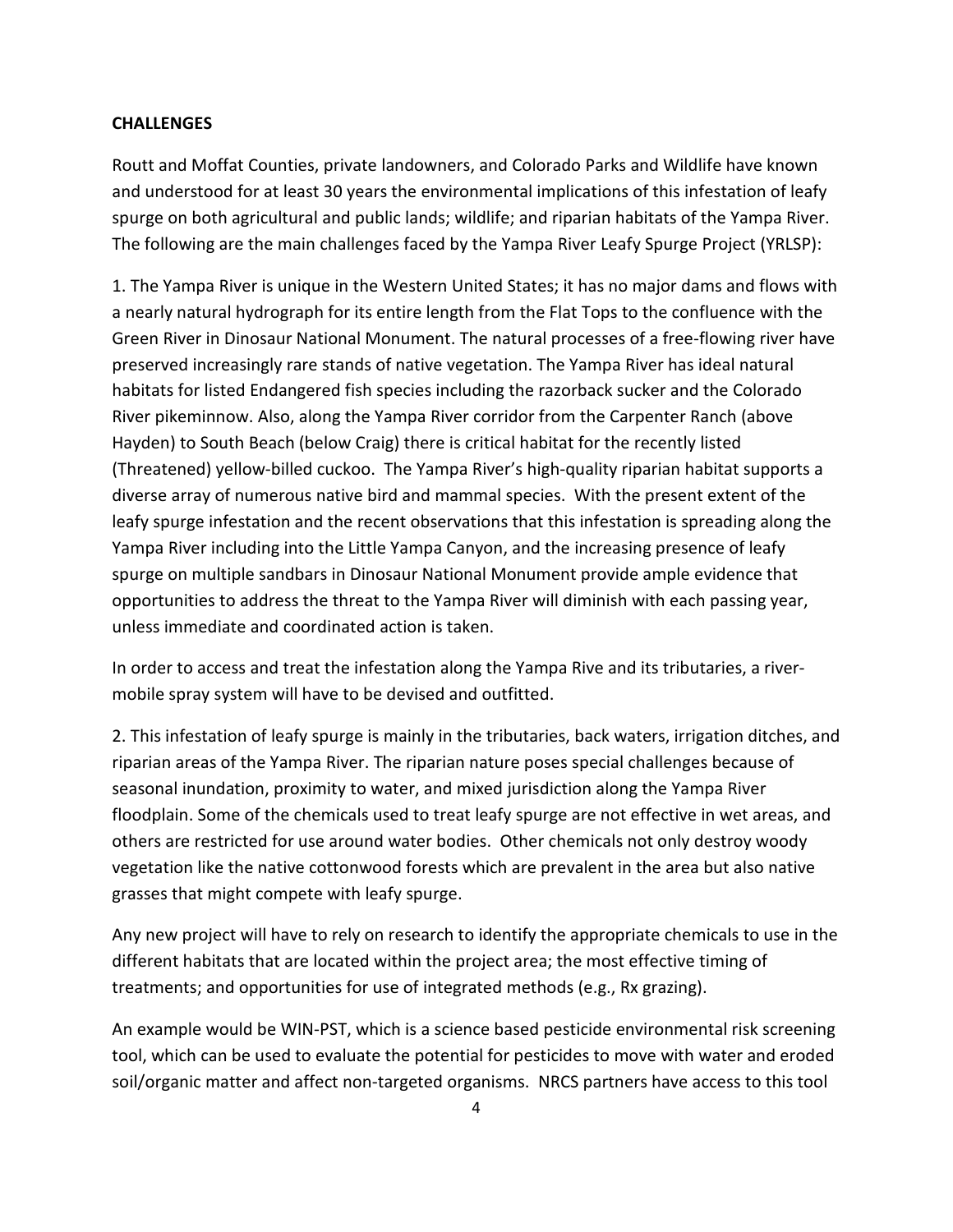for considering environmental risks and making recommendations. Long term human and fish toxicity data and ratings are included in WIN-PST reports, as well as, other mitigation tools.

In order to manage leafy spurge in riparian habitats there needs to be extensive research performed by our federal and state agencies and cooperating academic entities.

3. Biocontrol has been tried in the past. The Black-dot flea beetle (Apthona) was released and seemed to have some affect before they were flooded out in the spring runoff and disappeared.

The project will have to establish its own nursery for flea beetles to be used in the various environments. The copper spurge flea beetle has been recommended by Dr. George Beck as perhaps the best insect bio control for leafy spurge in areas with wet soils.

In the summer of 2016 flea beetles were released on two sites on the CPW State Wildlife Area west of Hayden, CO by Colorado Department Insectary staff from Grand Junction in cooperation with CPW, RCWP, MCWPM, and Routt County Colorado Extension Program. It is planned that these beetles will be able to be harvested and moved to other sites in two years.

4. In the past, sheep have been tried but during the wet season the mosquitoes were so bad that the sheep and herders were driven off.

In order to choose the correct integrated treatment program available, current research will need to be reviewed. Also, mosquito control will have to be part of any targeted grazing component of an integrated weed management plan for leafy spurge in the riparian corridor.

5. Most of the land in the project area is privately owned. Due to the high number of different landowners, it has been difficult in the past to notify, coordinate and maintain interest over a long period of time. Most of the affected lands are in agricultural production, including ranching and hay production.

An example of the difficulty of obtaining the participation of private landowners was The Colorado Headwaters Invasives Partnership of the Yampa and Green Rivers of 2008 (CHIP). The CHIP, with its long-term primary objective to control tamarisk and Russian olive along the Yampa and Green Rivers, had limited success outside of Dinosaur National Monument due to the fact that private landowners could not be persuaded that tamarisk and Russian olive were a real problem. Even with total funding from the project sponsors landowner interest was limited.

The Routt and Moffat County Weed Programs have had success in the past working with landowners on leafy spurge because there is a tangible impact from infestations. However, it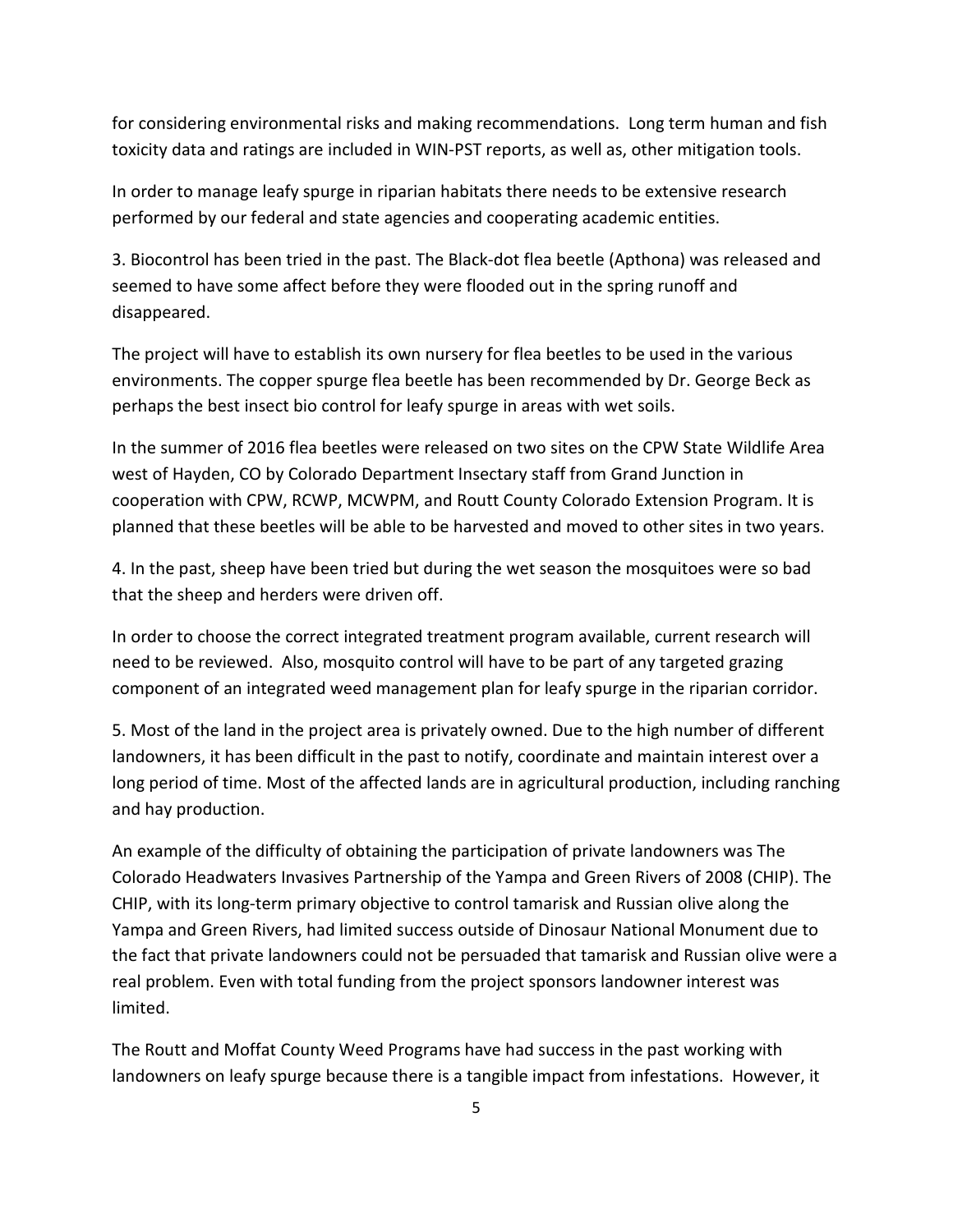will be necessary to create an outreach program to all private land owners along the more than 100 miles of project area.

The Yampa River Leafy Spurge Project has the opportunity to bring together a diverse group of partners, and to find a coordinated treatment that would work in these riparian areas which could be used as a model in similar riparian environments.

6. The leafy spurge infestation is migrating up the tributaries and irrigation ditches from the Yampa River. The infestation has been observed 4 to 5 miles up Elkhead Creek and in the Fortification Creek drainage in Moffat County. This migration into upland areas could eventually impact sage grouse habitat. This migration along waterways, along with the natural transport of leafy spurge seeds by wildlife, livestock, and humans could negatively impact efforts for sage grouse recovery. If not addressed and controlled leafy spurge could impact the sagebrush understory which is vital to the Colorado Sage Grouse Recovery Plan and derail efforts to stop the US Fish and Wildlife Service from listing sage grouse as an Endangered Species.

The Yampa River Leafy Spurge Project has the opportunity not only to control leafy spurge in the primary infestation area but also to treat outlying infestations before there is an impact to sage grouse habitat.

## **THE YAMPA RIVER LEAFY SPURGE PROJECT AREA**

The primary project area is the lands adjacent to the Yampa River from the Town of Hayden, Colorado to the confluence of the Yampa River with the Green River in Dinosaur National Monument. This has been designated the leafy spurge Focus Area by the YRLSP.

In order to address this leafy spurge infestation and eradicate leafy spurge from Northwest Colorado, RCWP and MCPWM and designated all of Routt and Moffat Counties as the leafy spurge Management Plan Area.

There are also secondary areas that the YRLSP will need to address :

1. In 2015 a 25-acre leafy spurge infestation was discovered on private lands ¼ mile off the Yampa River upstream of Stagecoach Reservoir and State Park. The location of this infestation, along with other infestations in the area, could cause a downstream problem in this stretch of the Yampa River.

2. The major tributaries and creeks of the Yampa River and connecting waterways from upstream of Stagecoach Reservoir to its confluence with the Green River i.e. Elkhead Creek, Fortification Creek, and Anderson Hole and Tepee Draw in Dinosaur National Monument.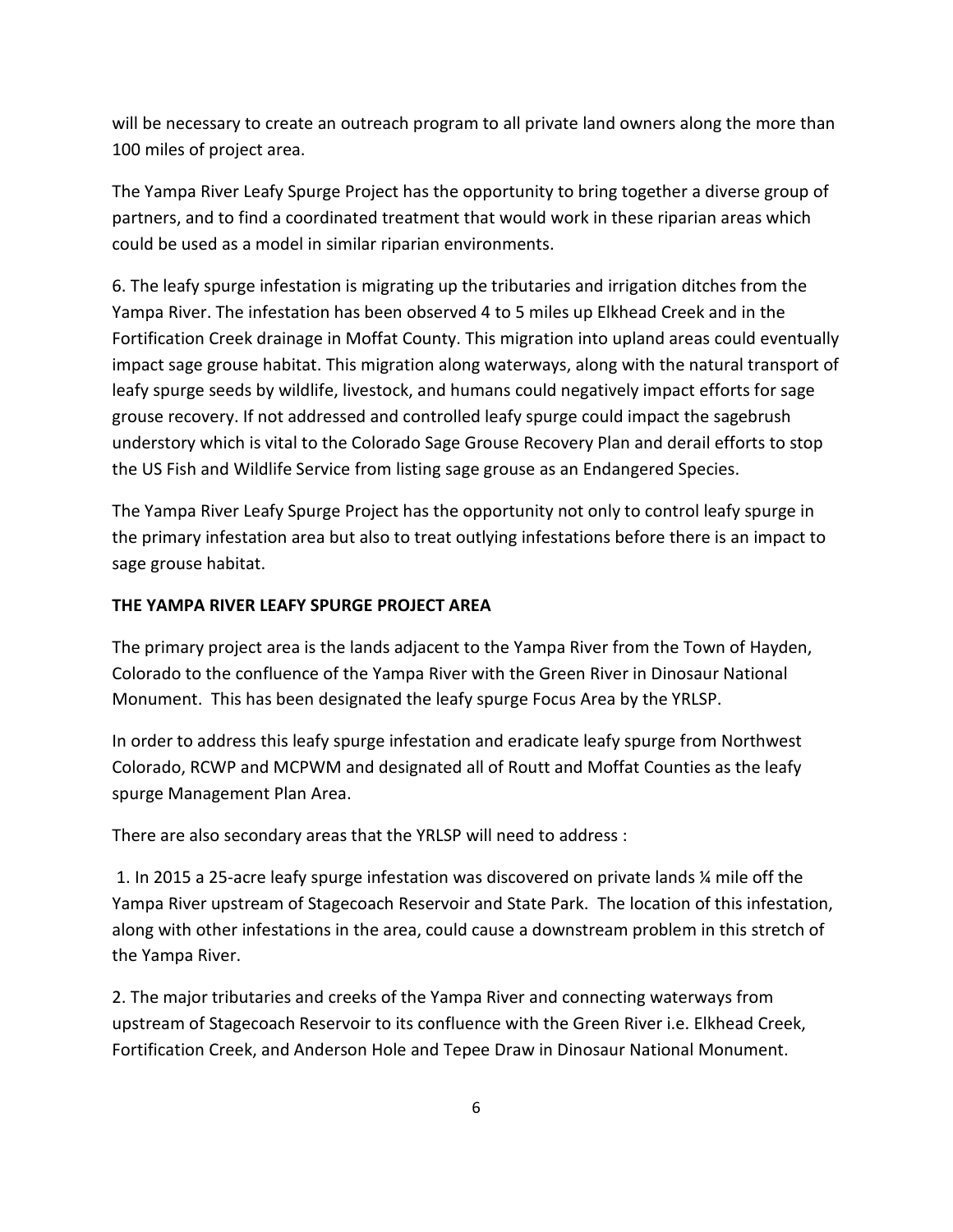3. In Maybell, CO an extensive agricultural area in Moffit County, the Maybell Ditch is increasingly an area of leafy spurge infestation due to the Yampa River.

#### **YAMPA RIVER LEAFY SPURGE PROJECT PARTNERS**

## **Executive Committee**

Routt County Commissioners RC Weed Supervisor Moffat County Commissioners Moffat County Weed and Pest Manager Colorado First Conservation District Routt County Landowner Moffat County Landowner Little Snake BLM Dinosaur National Monument Colorado Parks and Wildlife Yampa River System Legacy Partnership Northwest Colorado Citizen Representative

#### **Advisory Committee**

CSU RC Extension RC Weed Board Natural Resources Conservation Service CO Dept of AG/Weed Coordinator CO State Board of Land Commissioners Yampa Valley Land Trust Yampa Valley Community Ag Alliance The Nature Conservancy Friends of the Yampa Rocky Mt. Youth Corps The Tamarisk Coalition

#### **Need to Outreach to the following:**

RC Conservation District CSU MC Extension CO Dept of Transportation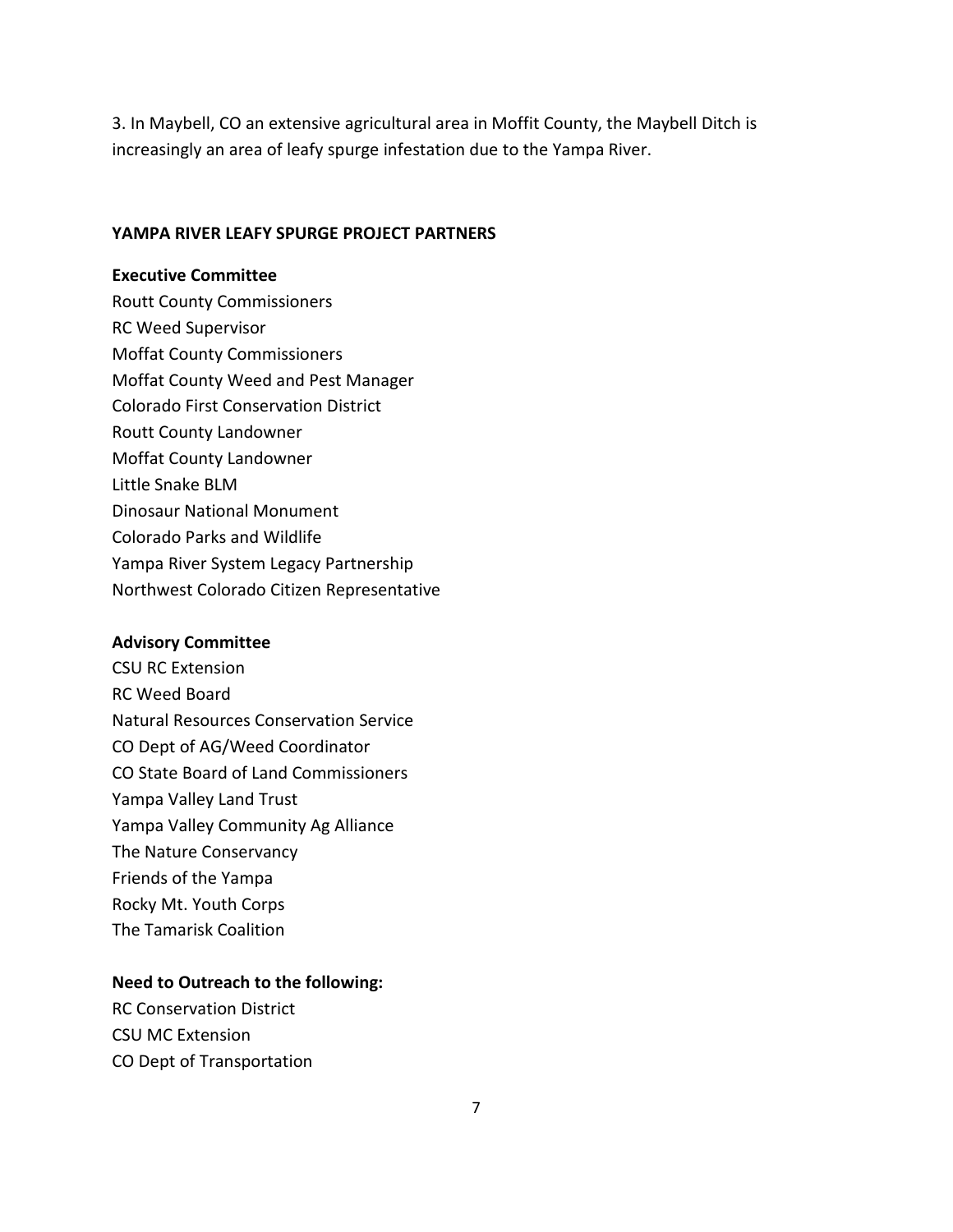**CSU** CO Dept of Natural Resources Colorado Water Conservation Board Yampa/White/Green Roundtable City of Steamboat Springs City of Craig Town of Hayden Representative of Maybell Union Pacific Railroad

## **YAMPA RIVER LEAFY SPURGE PROJECT GOALS**

The primary goal of the project is to manage this leafy spurge infestation and reduce its area to a manageable threshold level.

The long-term goal is to contribute knowledge necessary to effectively manage leafy spurge in riparian habitats associated with the Yampa River and its tributaries and to develop and implement a long-term monitoring and management strategy that will remove the leafy spurge threat to the agricultural and ecological health of the Yampa Valley in Moffat and Routt Counties.

A corollary goal of the YRLSP project will be to create a model for the long-term control of leafy spurge in riparian areas incorporating an integrated multi-agency weed management strategy that could be replicated elsewhere in Colorado or in other riparian areas in the Western United States.

#### **YAMPA RIVER LEAFY SPURGE PROJECT TIMELINE**

**Organizational Phase 2015**

**A. Obtain commitments for the Executive Committee for this regional multi-agency partnership.**

**B. Outreach to all appropriate organizations for commitments to be on the Advisory Board.**

**C. Find an organization or 501C3 that will be responsible for the management of all project funding**. **In 2016 Colorado First Conservation District agreed to be the fiscal agent for the YRLSP grant application to the Colorado Department of Agricultural Weed Program.**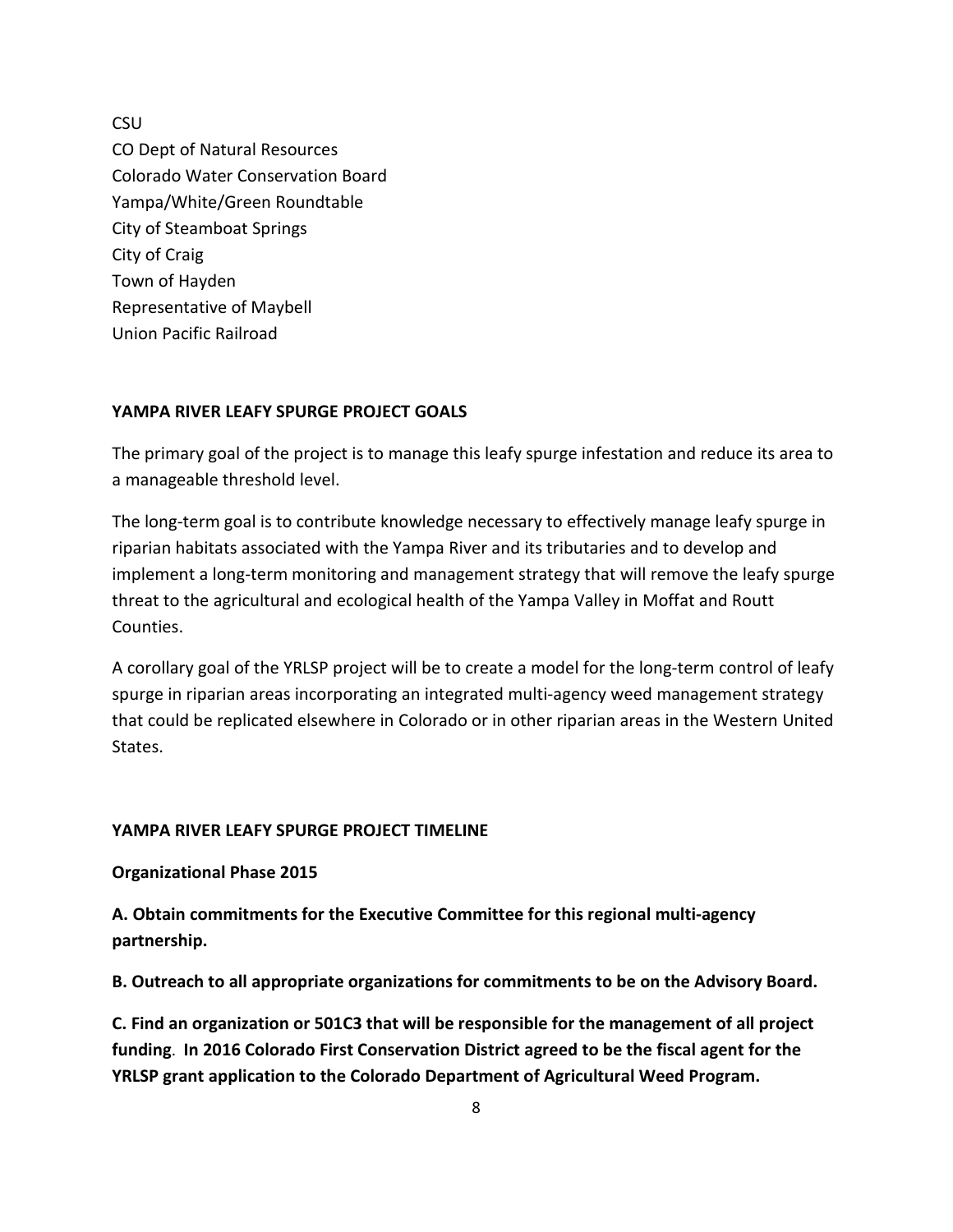## **2016 Project Objectives**

### **A. Mapping of leafy spurge in project area**

1. Gather existing mapping from all partners into one location and use compatible mapping technology. Need to coordinate with Cecily Mui, CDA who has said there is a possibility of CDA hosting and administrating the YRLSP mapping.

2. Fly the project area and map leafy spurge infestation during bloom with aerial technology and coordinate with existing mapping.

3. Ground truth aerial mapping using GPS technology in order to pick up infestations not visible from air or where small sparse populations of leafy spurge occurs.

4. Continue inventory mapping using GPS technology for project inventory.

5. Dinosaur National Monument will complete a leafy spurge map for infestations along the Yampa River and tributary drainages in Dinosaur National Monument and provide data to project partners.

# **B. Research of treatment strategies in riparian areas and creation of Project Management Plan**

1. Investigate through Colorado State University and other sources appropriate leafy spurge treatment methodologies for riparian areas.

2. Fund a CSU graduate student to collate this research and advise the YRLSP in creating a multi-year integrated weed management treatment plan for the project area. Need to talk to Scott Nissen, CSU Dept. of Bioagricultural Sciences and Pest Management.

3. YRLSP Partners will complete a 10-year leafy spurge treatment Project Management Plan by end of 2016

## **C. Outreach program for project area private property landowners**

1. Hire a part-time Private Property Coordinator who will direct the private property Outreach Program

2. Put together a project area landowner list using Routt and Moffat County GIS and other property search resources.

3. Create a mailing list and mail out project information to all landowners and necessary follow-up, at least two mailings.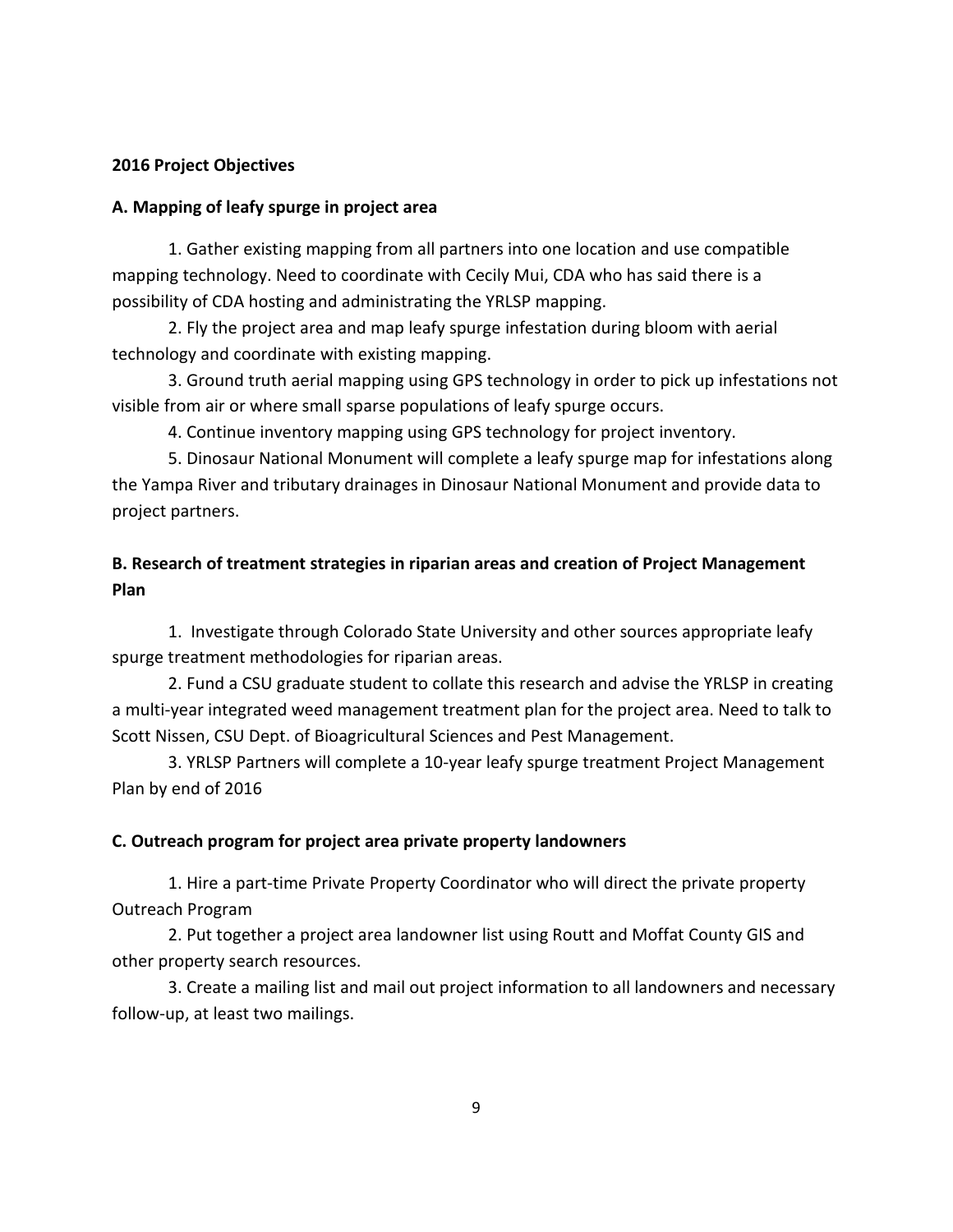4. The Private Property Coordinator will schedule and coordinate community meetings with landowners and attend local county meetings where agricultural operators can be approached.

5. Encourage private landowners to treat infestations through NRCS Farm Bill Programs such as EQIP.

#### **D. Continue funding weed control in designated containment area at existing funding levels**

1. Routt and Moffat County Weed Programs will continue leafy spurge treatments in the containment area, the area along the Yampa River from west of the Town of Hayden to south of the City of Craig

2. Colorado Parks and Wildlife will continue funding leafy spurge treatments at the Yampa River State Wildlife Area, the Yampa River State Park, and other CPW river access points.

3. The YRLSP will apply for funding for leafy spurge treatments by private property owners in the containment area and to address other areas with infestations.

4. The Colorado State Board of Land Commissioners (SLB) will continue to contribute to Moffat County Pest and Weed Management to control leafy spurge on SLB lands.

5. Dinosaur National Monument will continue containment actions (hand-pulling by volunteers and river staff along the river corridor as new incipient infestations are encountered) and additional strategies will be considered as research results become available. Containment actions will continue in Anderson Hole and Tepee Draw (tributaries).

6. Dinosaur National Monument and BLM will continue their existing leafy spurge treatments on lands adjacent to the Yampa River.

**E. Establish a flea beetle nursery with volunteer help. The CDA Insectary staff is eager to help us establish a leafy spurge flea beetle nursery this year.** Colorado Parks and Wildlife would be very interested in starting a beetle nursery on the Yampa River State Wildlife Are

**F. Apply for funding through the Colorado Department Agriculture Weed Fund. Application due January 11, 2016. The YRLSP applied for a \$101,000 grant to the CDA Weed Fund to address: 1. Aerial Mapping from Hayden, CO to Dinosaur National Monument ; 2. Funding for a CSU Graduate Student for riparian area leafy spurge research; and 3.Funding for a Project Manager/Private Land Coordinator. The YRLSP's application was approved but for only \$30,000 due to lack of funds and the numerous applications to CDA Weed Fund. In order to accomplish the project goals of 2016 with limited funds the YRLSP will: 1. Attempt to complete an area leafy spurge map with help from the YRLSP partners using existing satellite imagery and GPS ground work; 2. RCWP and MCWPM will perform a limited amount of leafy**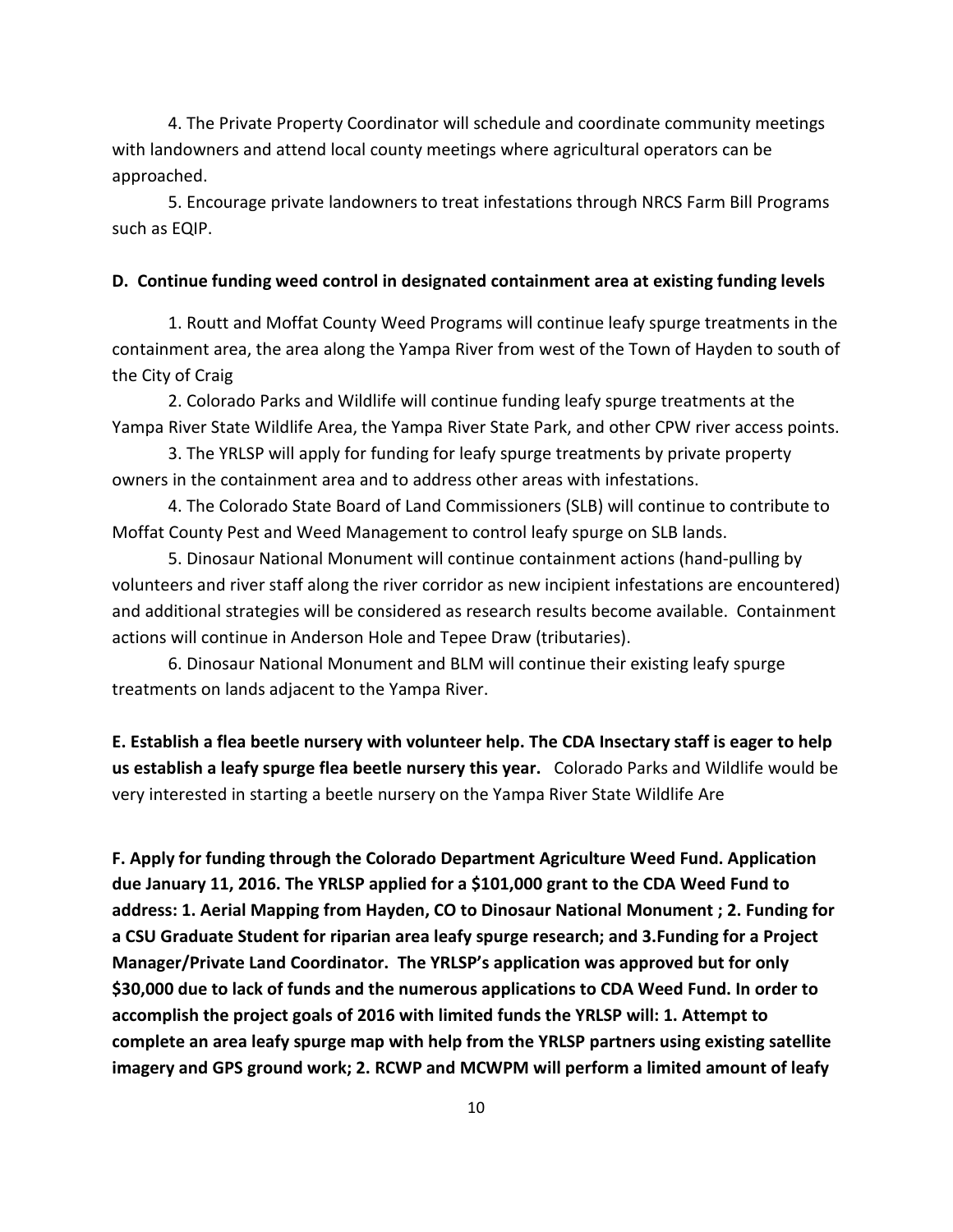**spurge treatment within the leafy spurge Focus Area and on adjacent lands within the Management Plan Area; and 3. The YRLSP will hire a part-time Data/Private Landowner Coordinator.**

**G. YRLSP Partners will research funding sources for 2017**

**H. The YRLSP Partners will creat a 10-year Leady Spurge Management Plan.**

**2017 Project Objectives**

## **A. Fund and hire a Project Coordinator**

Project Coordinator will be responsible in carrying out the YRLSP Leafy Spurge Management Plan

**B. As per Management Plan begin to treat leafy spurge in the Fucus Area and continue treatment in the Management Plan Area with the objective of reducing the area of infestation and eliminating any new outbreaks.**

**C. Purchase and outfit a river-mobile craft that will be able to treat the leafy spurge present along the banks of the Yampa River**

**D. Maintain the leafy spurge nursery established on the CPW State Wildlife Area for leafy spurge beetles.** 

**E. Apply for funds from various sources as per Management Plan to include: treatments of private and public lands; and necessary organizational expenses.**

**Years Three through Ten 2018-2025**

**A. As per Leafy Spurge Management Plan developed by the YRLSP Partners**

## **FUNDING SOURCES FOR THE YAMPA RIVER LEAFY SPURGE PROJECT**

- 1. HPP: Colorado Parks and Wildlife (Jim Haskins)
- 2. Taylor Grazing Act:

Routt County Weed Board (Tim Corrigan and Greg Brown) Moffat County

3. RCPP, EQIP Funds, private landowner sign-up: NRCS (Christine Shook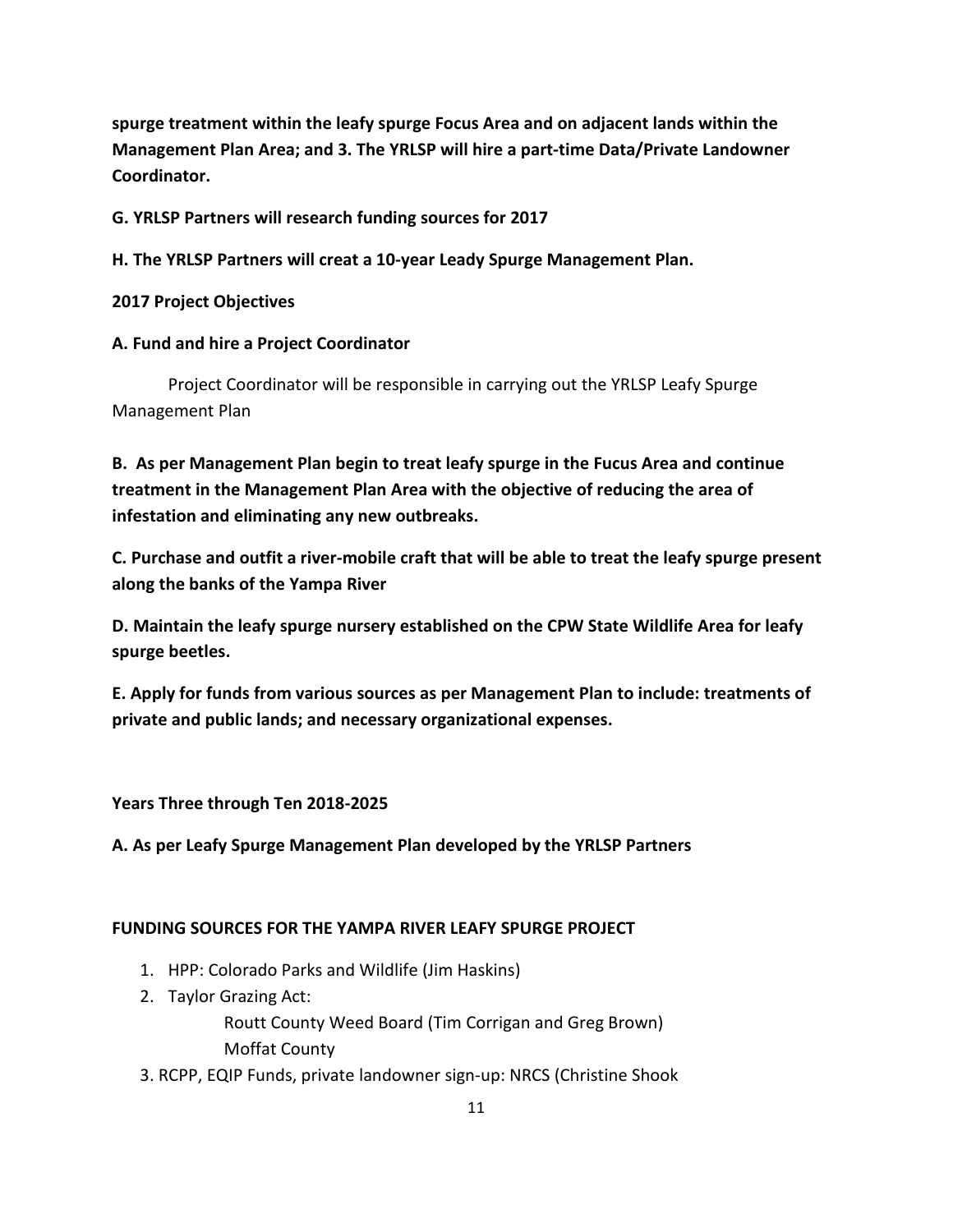4. Water Resources Grant Funding, Colorado River District, invasive weed programs are eligible. Application due in January

5. Pursue a CAP (114) for Integrated Pest Management (NRCS, Christine Shook)

6. Yampa/Green/White Basin Roundtable funds from Colorado Water Conservation Board

7. Colorado Department of Agriculture, Invasive Weed Grant due in January

8. Colorado Parks and Wildlife - Wetland Wildlife Program -

http://cpw.state.co.us/aboutus/Pages/Wetlands.aspx - funding announcements usually come out in March.

9. Colorado State Forest Service

[http://csfs.colostate.edu/media/sites/22/2014/02/Landowner-](http://csfs.colostate.edu/media/sites/22/2014/02/Landowner-CommunityFinancialAssistancePrograms-rev4-21-14.pdf%2010)[CommunityFinancialAssistancePrograms-rev4-21-14.pdf](http://csfs.colostate.edu/media/sites/22/2014/02/Landowner-CommunityFinancialAssistancePrograms-rev4-21-14.pdf%2010) 

[10.](http://csfs.colostate.edu/media/sites/22/2014/02/Landowner-CommunityFinancialAssistancePrograms-rev4-21-14.pdf%2010) From the CDA Noxious Weed Program site:

There are several dedicated funds that annually solicit funding proposals related to weed management. Please check the pertinent websites for additional information.

- [Colorado Water Conservation Board](http://cwcb.state.co.us/LoansGrants/Pages/LoansGrantsHome.aspx)
- [Colorado State Conservation Board](https://www.colorado.gov/pacific/node/50401)
- [Natural Resources Conservation Service](http://www.nrcs.usda.gov/wps/portal/nrcs/main/co/programs/)
- The National Fish and Wildlife Foundation [Pulling Together](http://www.nfwf.org/pti) Initiative
- Colorado Parks and Wildlife Habitat Partnership Program (HPP) offers [grants](http://cpw.state.co.us/aboutus/Pages/HabitatPartnershipProgram.aspx) for large scale habitat improvement
- Colorado Parks and Wildlife Wetlands Project Funding offers [grants](http://cpw.state.co.us/aboutus/Pages/WetlandsProjectFunding.aspx) to restore enhance and create wetlands and riparian areas in Colorado.

**Sage Grouse Initiative webinar, January 20th, Possible funding due to federal and state sage grouse efforts:** Full announcement and webinar instructions: [http://www.conservationwebinars.net/webinars/grazing-strategies-for-riparian-and-wet](http://www.conservationwebinars.net/webinars/grazing-strategies-for-riparian-and-wet-meadow-improvement-in-the-sagebrush-steppe)[meadow-improvement-in-the-sagebrush-steppe](http://www.conservationwebinars.net/webinars/grazing-strategies-for-riparian-and-wet-meadow-improvement-in-the-sagebrush-steppe)

# **APPENDIX OF POSSIBLE TREATMENS FOR LEAFY SPURGE**

The Yampa River Leafy Spurge Project is an integrated multi-faceted project. Many of the treatments outlined below will be used in combination with other treatments in order to maximize the effect on the target infestation of leafy spurge.

# **1. Chemical Control Treatments**

A. Herbicides (upland):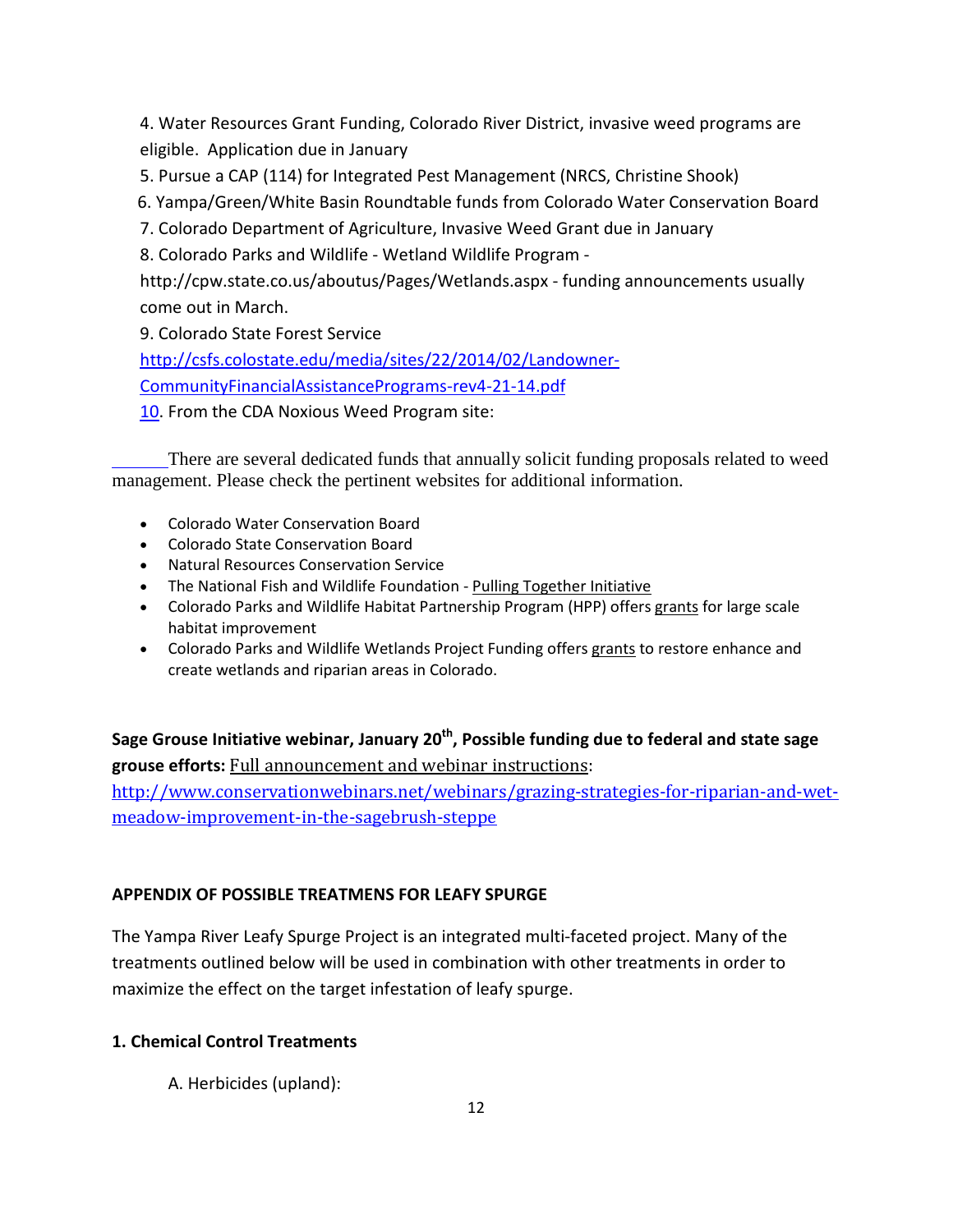2,4-D: in spring or fall Vanquish/Clarity (dicamba): in spring or fall; not near woody plants Tordon 22K (picloram): in spring or fall; not near woody plants Aminocyclopyrachlor: Similar to Tordon Roundup (glyphosate) Plateau (imazapic): for non-crop areas; can be used around trees **Paramount: Recommended for away from water by K. George Beck, Professor of weed Science, CSU**

B. Herbicides (Wetlands):

**Habitat: Recommended for adjacent to water by K. George Beck, Professor of Weed Science, CSU**

## **2. Biocontrol Treatments**

A. Beetles (Flea Beetle Types)

1. Black-dot flea beetle (*Apthona nigriscutis*): open dry sites; sandy loams and

open sites

- 2. Brown-dot Spurge flea beetle (*A cyparissiae*): soils higher in moisture
- 3. Black Spurge flea beetle (*A czwalinae*): larva feed on roots and adults on

foliage; moist clay soils **Recommended for their tolerance to soil moisture by K. George Beck, Professor of weed Science, CSU**

4. Copper Spurge flea beetle (*A flava*): larva feed on roots and adults on foliage; In coarse soils with high water tables **Recommended for their tolerance to soil moisture by K. George Beck, Professor of weed Science, CSU**

B. Grazing (Animal Types)

1. Angora Goats Need to contact Pat Evangelatos, GreenGoatPatrol.com, 970-

879-4524

2. Sheep: **From K. George Beck, Professor of Weed Science, CSU**, Grazing with sheep or goats represents yet another option. Years ago, we tested sheep grazing with the flea beetles on a creek in eastern Colorado (just east of Aurora) and 8 sheep grazing for 10 days or 6 sheep for 20 days with flea beetles controlled 90-100% of leafy spurge in 5 years. We allowed the animals to graze in July and because leafy spurge wasn't as palatable as earlier in the year, these lighter stocking intensities provided the greatest control because they left a lot of standing spurge with axial meristems intact. This turned out to be important because the axial